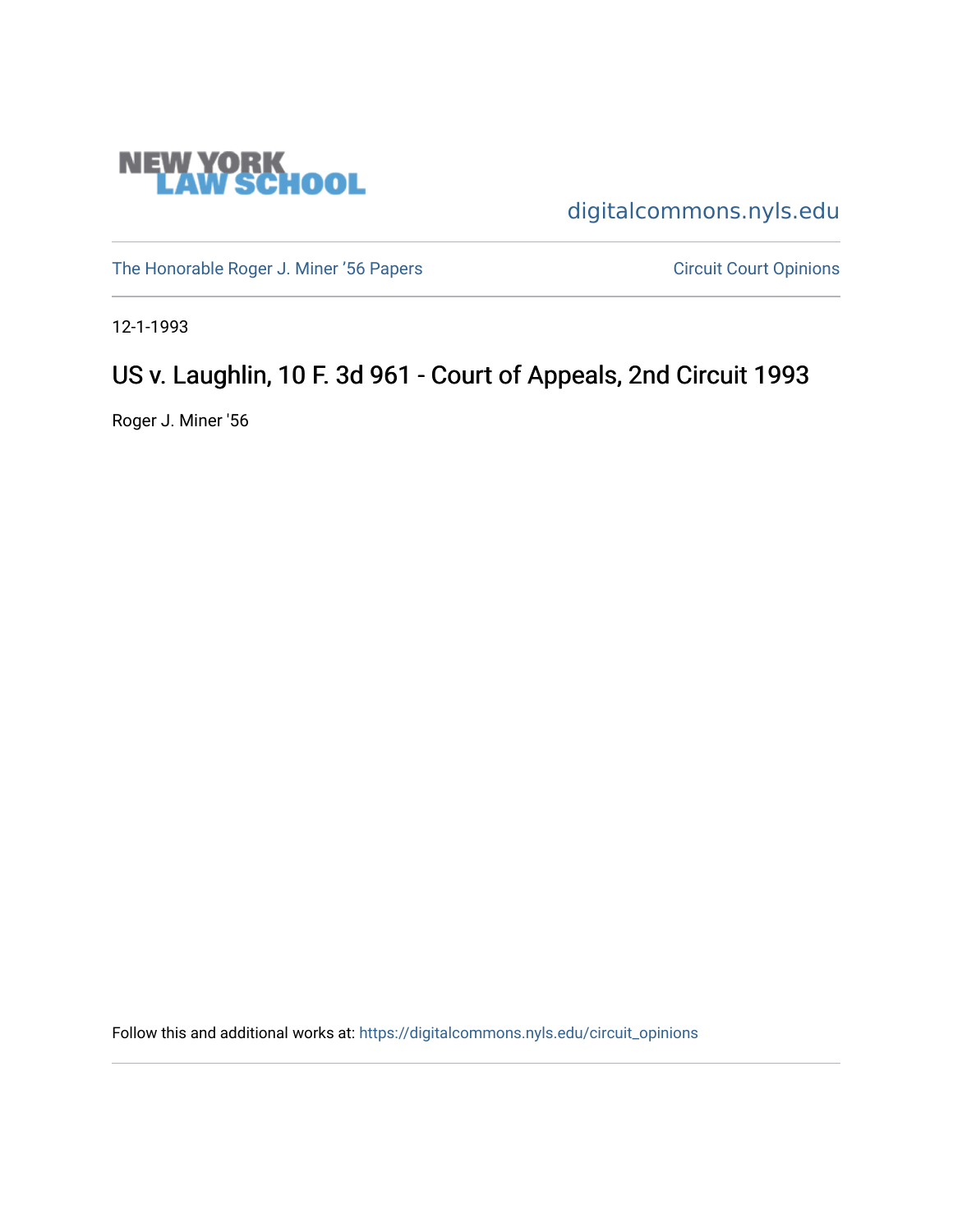#### 10 F.3d 961 (1993)

#### **UNITED STATES of America, Appellee,**

#### $\mathbf{V}$

### Kenneth LAUGHLIN and John Donnelly, Defendants, Harris Goldman, Defendant-Appellant.

No. 200, Docket 93-1100.

#### United States Court of Appeals, Second Circuit.

Argued September 9, 1993. Decided December 1, 1993.

962 \*962 Bruce R. Bryan, Syracuse, NY, for defendant-appellant.

Craig A. Benedict, Asst. U.S. Atty., N.D.N.Y., Syracuse, NY (Gary L. Sharpe, U.S. Atty., of counsel), for appellee.

Before: NEWMAN, Chief Judge, PIERCE and MINER, Circuit Judges.

MINER, Circuit Judge:

Defendant-appellant Harris Goldman appeals from a judgment of conviction and sentence entered in the United States District Court for the Northern District of New York (Munson, J.), after a jury trial, convicting him of knowingly disposing of hazardous waste without a permit, in violation of the Resource Conservation and Recovery Act of 1976, 42 U.S.C. §§ 6901-6992k (West 1983 and Supp.1993) ("RCRA"). The judgment appealed from also convicted Goldman of failing to report the release of a hazardous substance as required by the Comprehensive Environmental Response, Compensation and Liability Act of 1980, 42 U.S.C. §§ 9601-9675 (West 1983 & Supp.1993) ("CERCLA"), which requires that notification be given to the National Response Center or other appropriate governmental agency upon the release of a hazardous substance. The district court sentenced Goldman to concurrent prison terms of three-and-one-half years for the RCRA violation and three years for the CERCLA violation. He was further ordered to pay restitution to the United States in the amount of \$607,868. Goldman primarily contends on appeal that the district court delivered an improper charge to the jury regarding the RCRA and CERCLA violations. For the reasons that follow, we affirm.

### **BACKGROUND**

In 1983, GCL Tie & Treating, Inc. ("GCL") purchased a railroad tie treating business located in Sidney, New York from the 963 Railcon Corporation ("Railcon"). GCL was \*963 owned by Goldman and his business partner, Thomas Cuevas.

The tie treatment process consisted of first placing untreated green ties into a large cylinder and then adding creosote. The creosote then was heated to boiling. As water and natural wood alcohols were drawn out by a vacuum process, the creosote penetrated the ties. The water, wood alcohols and some creosote, collectively referred to in the industry as "bolton water," would vaporize in the cylinder, where it was then drawn off and run through condensation coils. This mixture, consisting of twenty-five percent creosote, thereafter was placed in a heated evaporation tank. Once in this tank, the creosote quickly settled to the bottom due to its heavier weight, forming sludge. The water then was boiled off so that the remaining creosote sludge could be suctioned out and placed into storage for re-use in the treatment process.

Subsequent to 1983, GCL began having problems with its treatment process. As a result, excess creosote often became contaminated or spilled from the system. GCL supervisors regularly directed employees to dispose of the contaminated creosote by soaking it up with sawdust and dumping it in remote areas of the GCL property. GCL never had applied for a RCRA "TSD" (treatment, storage or disposal) permit and, therefore, neither the New York State Department of Environmental Conservation ("DEC") nor the United States Environmental Protection Agency ("EPA") was aware that GCL regularly handled, and disposed of, creosote.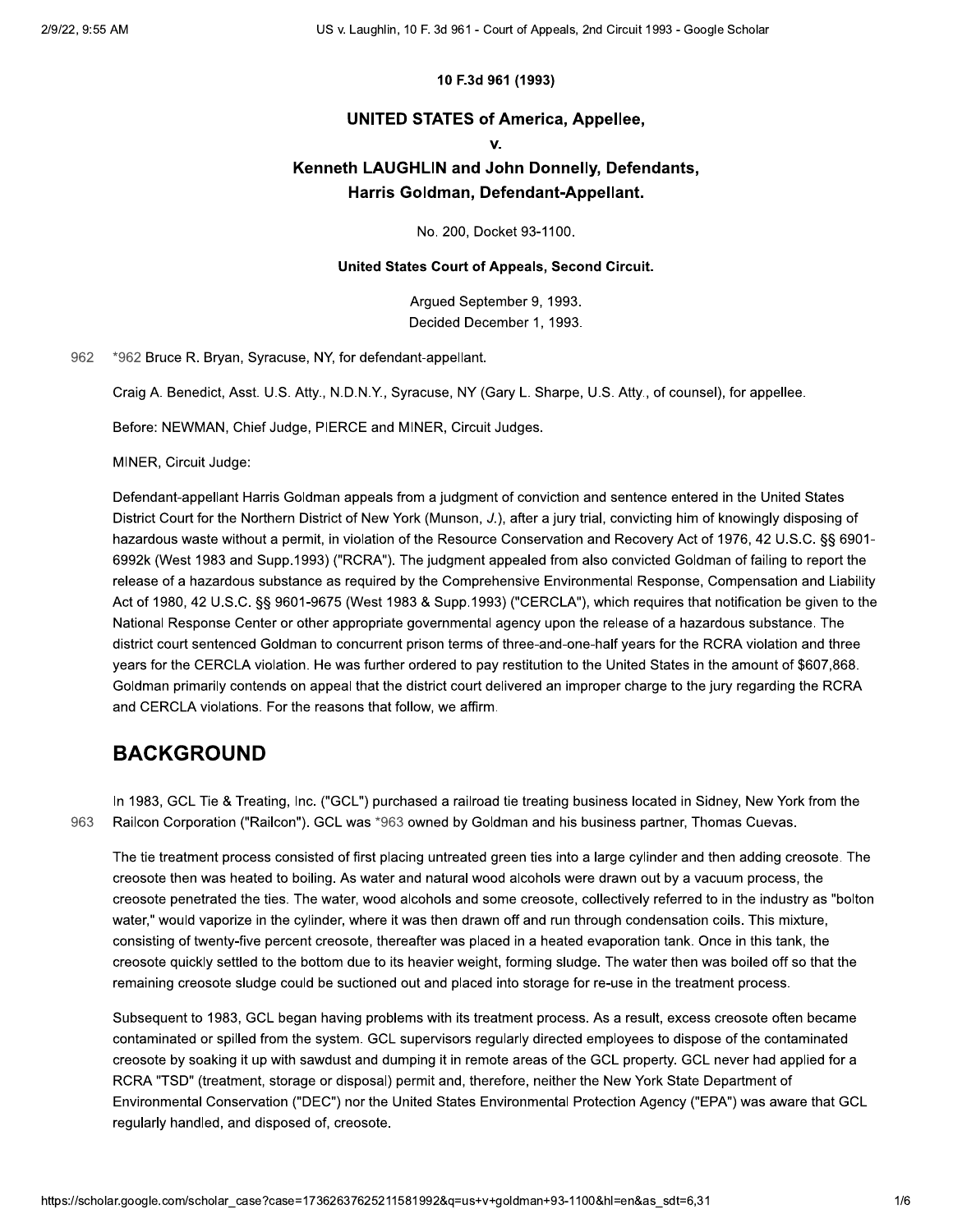#### US v. Laughlin, 10 F. 3d 961 - Court of Appeals, 2nd Circuit 1993 - Google Scholar

On October 30, 1986, a large, accidental creosote spill occurred at GCL. Contrary to Goldman's instructions, this spill was reported to the DEC, which then began making periodic, pre-announced visits. With the exception of the October 30 spill, however, no regulatory agency had any knowledge or information of any other spill or disposal of creosote by GCL.

GCL began experiencing financial difficulties in 1987. Its problems were exacerbated when, early in June, GCL's boiler ceased to function properly. Without a properly functioning boiler, GCL could not recover the creosote sludge left over from the treatment process. GCL quickly began to run out of storage space for the bolton water, and GCL employees were directed to put the excess bolton water into a railroad tanker car that had recently delivered a shipment of new creosote. This tanker car remained on the GCL railroad spur and was used to store the bolton water generated by the treatment process.

During the time that the bolton water was being stored in the tanker car, Goldman became concerned over GCL's daily accrual of "demurrage" or rental charges for keeping the tanker car beyond its normal return date. After two weeks had passed with no resolution of the boiler problems, Goldman met with GCL Vice President of Operations and Plant Manager Ken Laughlin and a company consultant, Jack Thomas. The three discussed several methods of disposing of the bolton water, including: (1) returning the tanker car full of bolton water (approximately 22,000 gallons) to the creosote manufacturer, which would have proper disposal facilities available to it; (2) hiring a hazardous waste remover to cart away and properly dispose of the bolton water; and (3) pumping the bolton water into a truck and disposing of it by spraying it out of the back of the truck while it drove along dirt roads in Sidney. Goldman rejected the first two proposals as being too costly. He then proposed the spray truck scheme to Laughlin and Thomas, who both objected and informed Goldman that such a scheme would be illegal.

Shortly thereafter, Goldman began to demand repeatedly that Laughlin release the contents of the tanker car onto the ground. After Laughlin refused, Goldman informed him that he was going to release the creosote sludge himself. After one unsuccessful nocturnal attempt to release the creosote sludge, Goldman returned a second time, at approximately three o'clock in the morning, and successfully released the entire contents of the tanker car directly onto the ground.

The next morning, in the presence of GCL employees, Goldman admitted to Laughlin that he had dumped the creosote 964 sludge, but told those present that they would be fired if \*964 the release was reported to the Government. Goldman then instructed Laughlin to hire an outside contractor to cover the contaminated soil with rock and gravel. This was done, no report was made to either the DEC or the EPA, and the spill was never mentioned during subsequent inspections.

Financial conditions at GCL continued to deteriorate, and on August 6, 1987, Railcon exercised its rights under a note it held from the 1983 sale<sup>[1]</sup> and removed Goldman from operational control of GCL. Although Goldman remained an equity owner, he and the entire GCL board were removed as directors in August of 1987. GCL then filed for chapter 11 bankruptcy sometime in the autumn of 1987.

In December of 1987, Railcon President George Petti, informed by Laughlin of the June dumping, directed Laughlin to arrange for the contaminated soil to be excavated and removed. Approximately five hundred and twenty cubic yards of soil were recovered from the site where Goldman had released the creosote sludge.<sup>[2]</sup> This soil was added to the pile of soil that was excavated after the spill in October of 1986.

GCL continued its financial slide and, by May of 1988, the entire facility was abandoned. Nothing was done to dispose of or safeguard either the tens of thousands of gallons of creosote left behind or the fifty-five gallon drums of hydrochloric acid and other hazardous chemicals that were abandoned. By the summer of 1988, the DEC learned that the site had been deserted and began piecing together details of its true condition. A criminal investigation ensued and, after detailed inspections were conducted, the facility was declared a federal Superfund site. On January 17, 1991, Goldman was arrested, pursuant to a warrant, in the Eastern District of New York. On December 11, 1991, Goldman was indicted for illegal disposal of hazardous waste, in violation of RCRA, 42 U.S.C. § 6928(d)(2)(A), and failure to report the release of a hazardous substance, in violation of CERCLA, 42 U.S.C. §§ 9603(a) and (b).

During trial, Goldman testified on his own behalf and admitted that he knew GCL did not have a permit to dispose of hazardous waste; he knew that creosote sludge was a hazardous waste; he knew of the requirement to report the release of such material to the Government; he never reported any such release; and he knew that it was illegal to dump creosote sludge onto the ground. On September 4, 1992, a jury convicted Goldman on both counts. The district court sentenced Goldman to a prison term of forty-two months for the RCRA violation and a prison term of thirty-six months for the CERCLA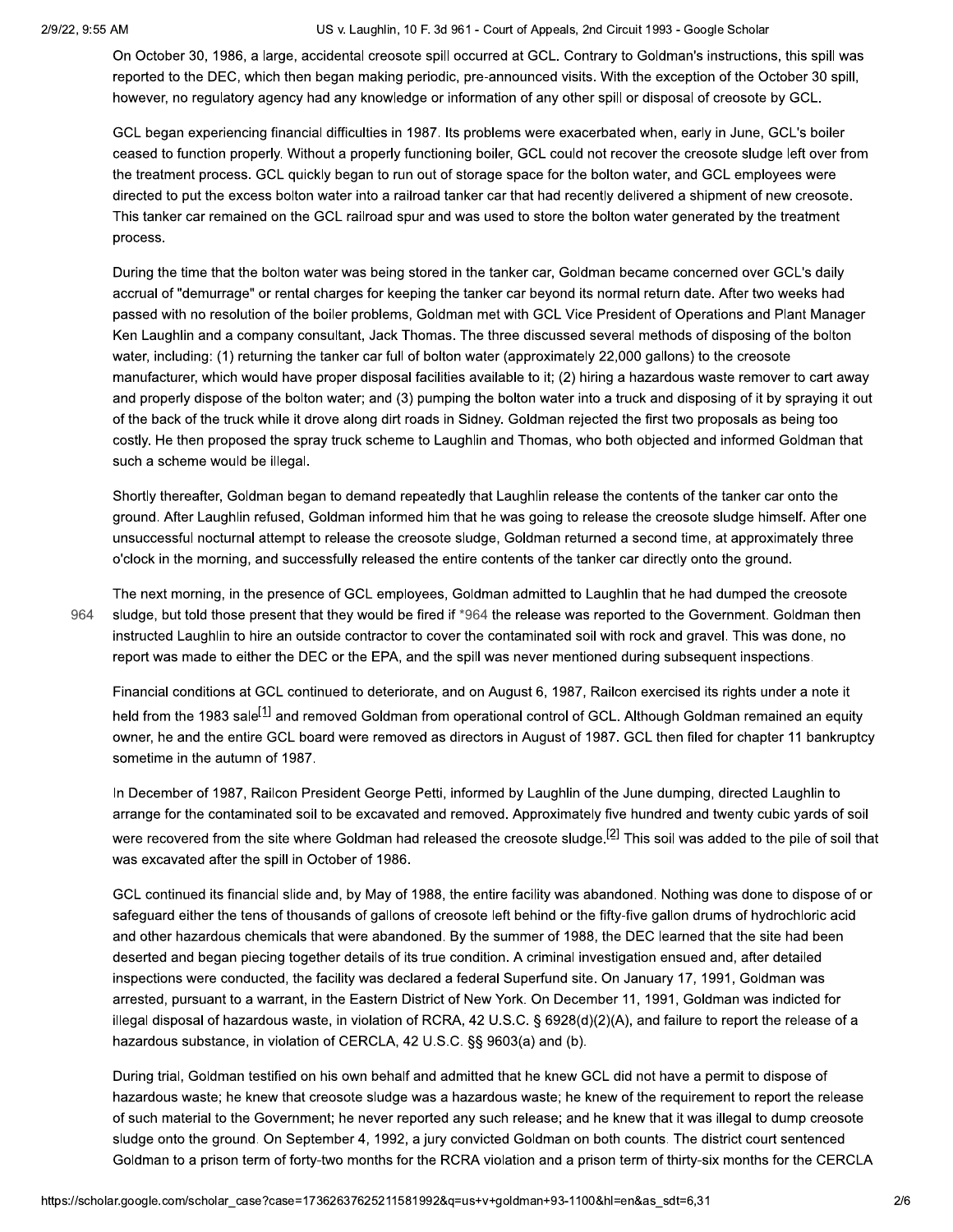violation, both terms to run concurrently. Goldman also was ordered to pay restitution to the United States in the amount of \$607,868.

## **DISCUSSION**

Goldman argues that (1) the district court erred when instructing the jury regarding the elements of the RCRA and CERCLA violations; (2) there was insufficient evidence to support the jury's verdict; (3) the district court erred by not suppressing statements made by Goldman during a January 24, 1991 meeting with Assistant United States Attorney Craig Benedict; and (4) his sentence was inappropriate. We are unpersuaded by any of Goldman's arguments and, therefore, uphold his conviction.

## 1. RCRA

965

Goldman arques that the district court improperly instructed the jury regarding the elements of the RCRA violation. He claims that the Government was required to prove, as essential elements of the violation, that he was aware of the RCRA regulations applicable to creosote sludge and knew GCL had not obtained a permit to dispose of the creosote sludge and that the district court's \*965 failure to so instruct the jury was error. It is axiomatic that in a criminal prosecution the Government must satisfy its burden of proof beyond a reasonable doubt for every essential element of the crime with which the defendant is charged. In re Winship, 397 U.S. 358, 364, 90 S.Ct. 1068, 1072, 25 L.Ed.2d 368 (1970); United States v. Gjurashaj, 706 F.2d 395, 398 (2d Cir.1983). Whether a district court has properly instructed a jury as to the elements of a crime is a question of law, which we review de novo. See United States v. Carr, 880 F.2d 1550, 1555 (2d Cir. 1989). Upon review, we conclude that the district court properly instructed the jury regarding the RCRA violation.

Goldman was convicted of violating 42 U.S.C. § 6928(d)(2)(A) which provides criminal penalties for:

Any person who ...

- (2) knowingly treats, stores, or disposes of any hazardous waste identified or listed under this subchapter -
- (A) without a permit under this subchapter....

Appellant contends that the word "knowingly" applies not only to the prohibited act — treatment, storage, or disposal of a hazardous waste - but also to the fact that the hazardous waste has been identified or listed under RCRA and to the fact that a permit was lacking.

The district court instructed the jury that it had to find that the Government had proved the following elements beyond a reasonable doubt:

(1) "the defendant knowingly disposed of or caused others to dispose of creosote sludge on or about the date set forth in the indictment;"

(2) "that pursuant to [RCRA], the creosote sludge was hazardous;"

(3) "the defendant knew creosote sludge had a potential to be harmful to others or the environment or, in other words, it was not a harmless substance like uncontaminated water;" and

(4) "neither defendant nor GCL had obtained a permit or interim status which authorized the disposal of hazardous waste under [RCRA]."

Prior to delivering these instructions, the district court told the jury that creosote sludge was a hazardous waste as defined under RCRA. Appellant makes no objection to this aspect of the jury charge.

When knowledge is an element of a statute intended to regulate hazardous or dangerous substances, the Supreme Court has determined that the knowledge element is satisfied upon a showing that a defendant was aware that he was performing the proscribed acts; knowledge of regulatory requirements is not necessary. See United States v. International Minerals & Chem. Corp., 402 U.S. 558, 563-65, 91 S.Ct. 1697, 1700-1701, 29 L.Ed.2d 178 (1971) (in prosecution for knowingly violating a hazardous materials regulation, Government was not reguired to prove that the defendant was aware of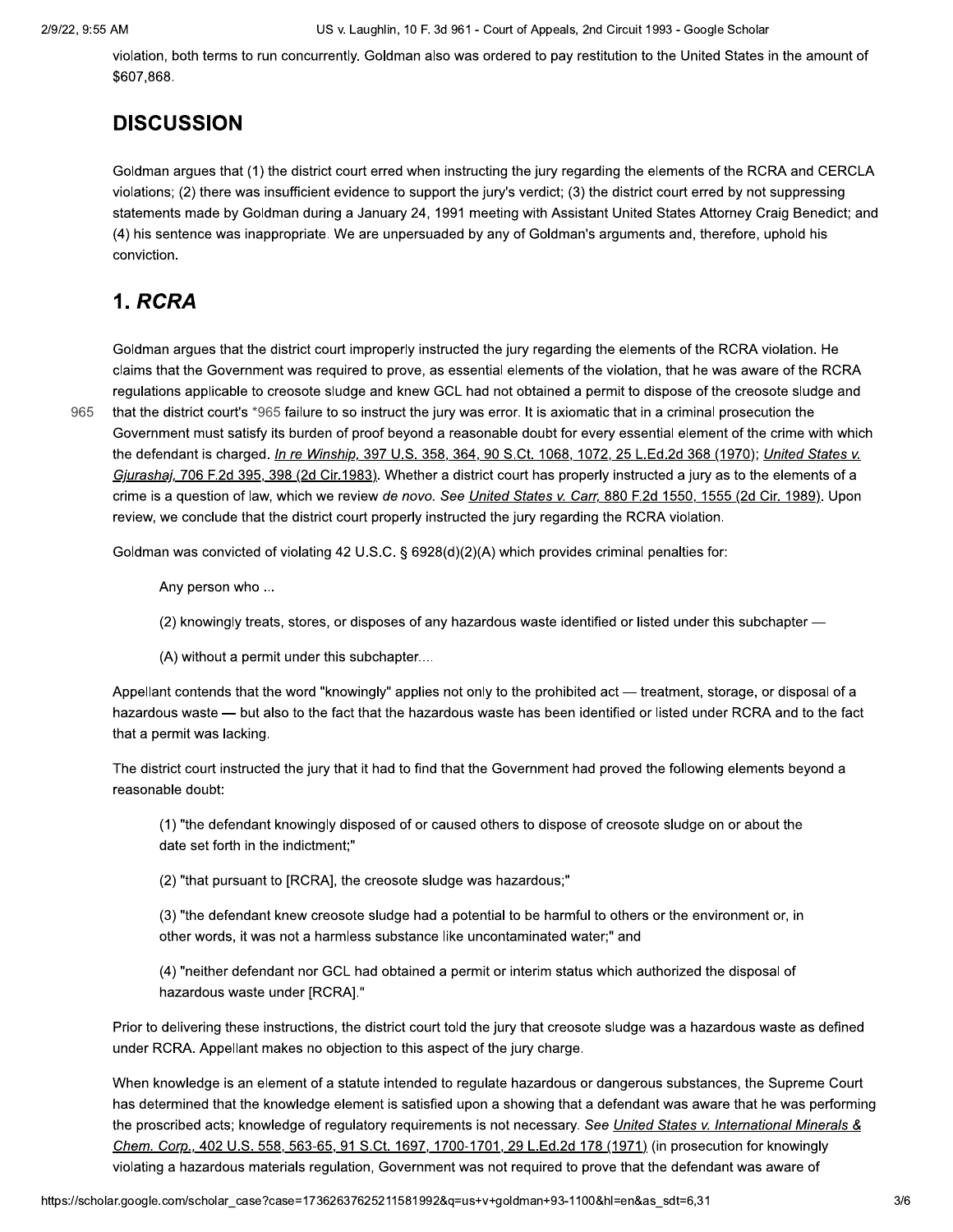US v. Laughlin, 10 F. 3d 961 - Court of Appeals, 2nd Circuit 1993 - Google Scholar

regulation, but only that he was aware of shipment of the hazardous materials); see also United States v. Balint, 258 U.S. 250, 254, 42 S.Ct. 301, 303, 66 L.Ed. 604 (1922) (manifest purpose of statute proscribing sale of narcotics to persons not having written order "is to require every person dealing in drugs to ascertain at his peril whether that which he sells comes within the inhibition of the statute"). "[W]here, as here ... dangerous or deleterious devices or products or obnoxious waste materials are involved, the probability of regulation is so great that anyone who is aware that he is in possession of them or dealing with them must be presumed to be aware of the regulation." International Minerals, 402 U.S. at 565, 91 S.Ct. at 1701-1702. In light of this precedent, particularly the presumption of awareness of regulation set forth in International Minerals, it is clear that section  $6928(d)(2)(A)$  requires only that a defendant have a general awareness that he is performing acts proscribed by the statute. The district court did not err in declining to charge that the statute required knowledge that the creosote sludge was "identified or listed" under RCRA.

Although this Court never before has been presented with the question of whether 42 U.S.C. § 6928(d)(2)(A) requires that a 966 defendant have knowledge of the lack of a \*966 permit for hazardous waste disposal, most of the courts of appeals that have addressed this issue have responded in the negative. See, e.g., United States v. Dean, 969 F.2d 187, 191 (6th Cir.1992) ("[6928(d)(2)(A)] does not require that the person charged have known that a permit was required, and that knowledge is not relevant."), cert. denied, U.S., 113 S.Ct. 1852, 123 L.Ed.2d 475 (1993); United States v. Hoflin, 880 F.2d 1033, 1037 (9th Cir.1989) (expressly holding that knowledge of lack of permit is not an element of section 6928(d) (2)(A) offense), cert. denied, 493 U.S. 1083, 110 S.Ct. 1143, 107 L.Ed.2d 1047 (1990); see also United States v. Goldsmith, 978 F.2d 643, 645-46 (11th Cir.1992) (per curiam) (approving jury instruction which did not require knowledge of the absence of a permit); United States v. Dee, 912 F.2d 741, 745 (4th Cir.1990) (Government need not prove that defendants knew that violation of RCRA was a crime nor did they need to know of existence of specific regulations or requirements), cert. denied, 499 U.S. 919, 111 S.Ct. 1307, 113 L.Ed.2d 242 (1991). But see United States v. Johnson & Towers, Inc., 741 F.2d 662, 667-68 (3d Cir. 1984) (stating in dicta that knowledge of the absence of a permit is required for conviction under section 6928(d)(2)(A)), cert. denied, 469 U.S. 1208, 105 S.Ct. 1171, 84 L.Ed.2d 321 (1985). Referring to the knowledge requirement, the panel in Hoflin stated, "[t]he statute is not ambiguous. On the contrary, `[t]he language is plain and the meaning is clear."" Hoflin, 880 F.2d at 1037 (quoting United States v. Patterson, 820 F.2d 1524, 1526 (9th Cir.1987)). It is also our perception that a defendant's knowledge that a permit is lacking is not an element of the offense defined by 42 U.S.C. § 6928(d)(2)(A). This conclusion is supported not only by the reasoning of International Minerals but also by the fact that the word "knowing" is included in paragraphs (B) and (C) of section  $6928(d)(2)$  but notably omitted from paragraph (A), with which we are concerned. With respect to the mens rea required by section 6928(d)(2)(A), the Government need prove only that a defendant was aware of his act of disposing of a substance he knew was hazardous. Proof that a defendant was aware of the lack of a permit is not required. Accordingly, we hold that the district court properly instructed the jury concerning Goldman's violation of section 6928(d)(2)(A).

## 2. CERCLA

Goldman also challenges the district court's failure to instruct the jury that the Government must prove, as an element of the CERCLA offense, that Goldman knew that his release of creosote sludge violated CERCLA. The reasoning set forth above regarding the RCRA violation applies with equal force to the CERCLA count. Goldman was charged with violating 42 U.S.C. § 9603(a), which provides, in pertinent part:

Any person in charge of a ... facility shall, as soon as he has knowledge of any release (other than a federally permitted release) of a hazardous substance from such ... facility in quantities equal to or greater than those determined pursuant to section 9602 of this title, immediately notify the National Response Center ... of such release.

42 U.S.C. § 9603(a).

The district court instructed the jury that it must find the Government had proven the following elements beyond a reasonable doubt:

- (1) "that there was a hazardous substance;"
- (2) "that it was in an amount of equal to or greater than the reportable quantity;"
- (3) "that it was released from a facility;"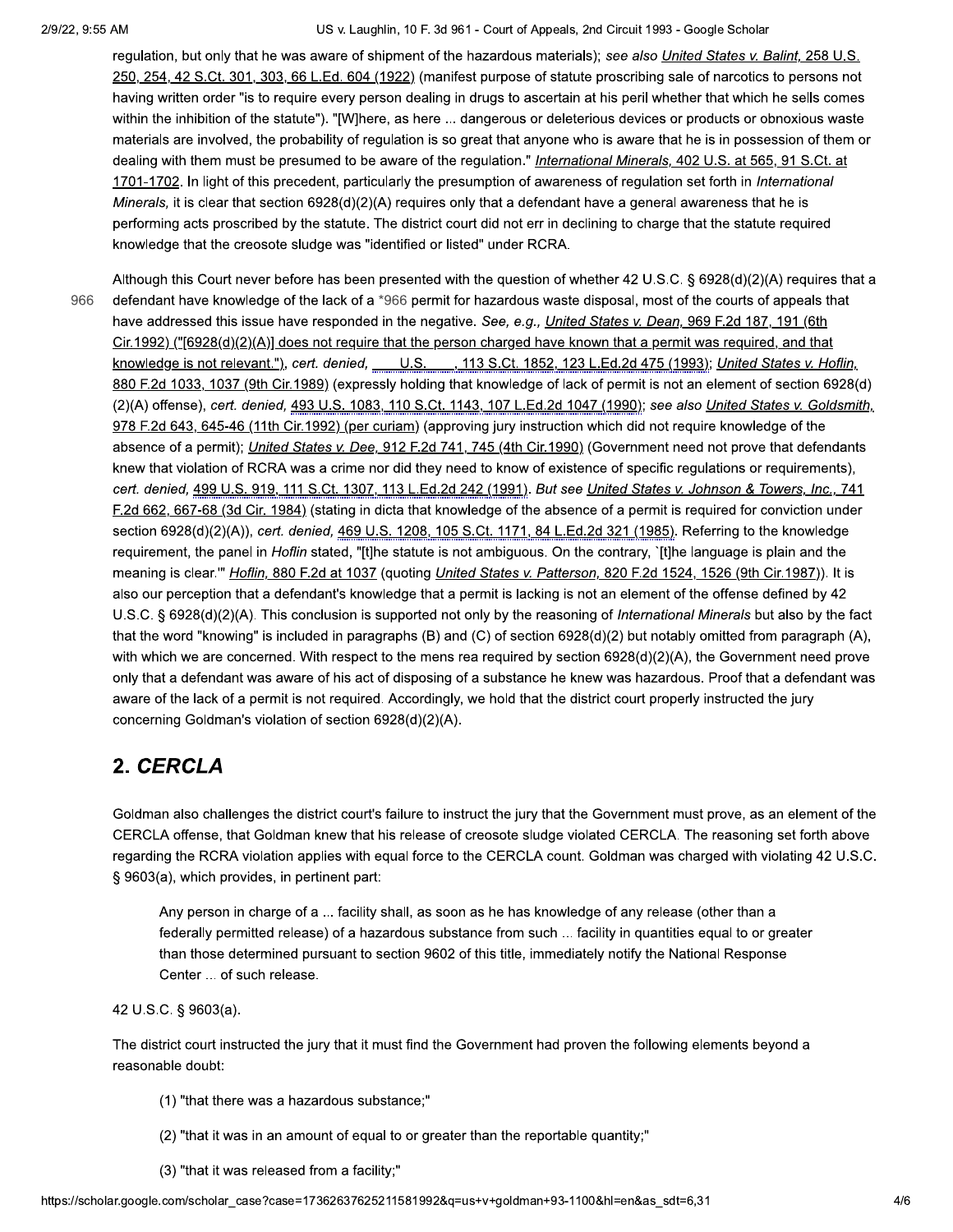US v. Laughlin, 10 F. 3d 961 - Court of Appeals, 2nd Circuit 1993 - Google Scholar

(4) "that this release was other than a federally permitted release;"

(5) "that [the] defendant was a person in charge of the facility;" and

(6) "that the defendant failed to give immediate notice to the National Response Center as soon as he had knowledge of that release."

967

Like RCRA, CERCLA is a regulatory scheme intended to protect the public health and safety. The reporting requirement at issue here insures the Government's ability to "move quickly to check the spread of a hazardous release." *United States v.* Carr, 880 F.2d 1550, 1552 (2d Cir.1989). In accordance with our interpretation of "knowingly" \*967 in RCRA, discussed supra, we find that section 9603(a) does not demand knowledge of the regulatory requirements of CERCLA; it demands only that defendant be aware of his acts. See United States v. Buckley, 934 F.2d 84, 88 (6th Cir.1991) (knowledge, as used in CERCLA, means only that the defendant is aware of his acts, rather than knowledge of the specific statute or legal requirements); see also International Minerals, 402 U.S. at 564-65, 91 S.Ct. at 1701 (defendant who is aware that his acts are harmful may be found quilty even though unaware of regulatory scheme). Accordingly, we conclude that the district court properly instructed the jury regarding the CERCLA violation.

## 3. Omission of the Word "Substantial"

Goldman additionally claims the jury should have been instructed that, to establish the necessary elements of the RCRA violation, it was constrained to find that he knew creosote sludge posed a substantial present or potential hazard. Although Goldman failed to make an appropriate request for this instruction, we may review jury instructions for plain error. "The failure to instruct [the jury] on an essential element of the offense generally constitutes plain error, permitting appellate review even if the defendant has failed to object to the instruction at trial." United States v. Javino, 960 F.2d 1137, 1141 (2d  $Cir.$ ), cert. denied,  $\underline{\qquad \qquad }$  U.S. 113 S.Ct. 477, 121 L.Ed.2d 383 (1992). "If there was such a failure to instruct, but there was sufficient evidence in the record to permit the jury to find the element proven beyond a reasonable doubt, the appropriate remedy is vacation of the conviction and remand for a new trial." Id.; see United States v. Londono-Villa, 930 F.2d 994, 1001 (2d Cir.1991). We do not think that an "essential element" was omitted from the instruction given.

RCRA defines "hazardous waste" as any "solid waste ... which ... may ... pose a substantial present or potential hazard to human health or the environment when improperly ... disposed of." 42 U.S.C. § 6903(5)(B) (emphasis supplied). While inclusion of the word "substantial" would have resulted in a more complete and accurate instruction by the district court, we do not find its omission to be plain error. Cf. United States v. Baytank, Inc., 934 F.2d 599, 611 (5th Cir.1991) (omission of the word "substantial" was not plain error where instruction required defendant to know that material "had the potential to be harmful"). Indeed, other courts have upheld jury instructions identical or substantially similar to those involved here. See Goldsmith, 978 F.2d at 645 (defendant must know that material "had the potential to be harmful"); Hoflin, 880 F.2d at 1039 (instruction identical to that delivered in Goldsmith was "sufficient"). We conclude that no plain error was committed by the district court since its instructions, taken as a whole, "logically ... require that the jury find that the waste was actually hazardous in the sense that § 6903(5)(B) ... defines it." Baytank, 934 F.2d at 611.

We believe, however, that the better course is to include the word "substantial" in jury instructions relating to hazardous waste under RCRA. Section 6903(5) clearly provides that before waste will be deemed "hazardous" within the meaning of RCRA, it must present not simply a potential hazard, but a *substantial* potential hazard. The jury should have the benefit of the statutory definition.

We have examined the other arguments advanced by Goldman and find them to be without merit.

### **CONCLUSION**

The judgment of conviction is affirmed.

[1] In order to finance the purchase in 1983, GCL gave Railcon a promissory note for part of the purchase price. In the event of default on the note, Railcon had the right to remove the GCL board of directors and elect a new board.

[2] Although the contractor responsible for excavating the contaminated soil estimated that he moved approximately five hundred and twenty yards of soil, the EPA determined that approximately 1,400 cubic yards of soil were contaminated by the June 1987 spill.